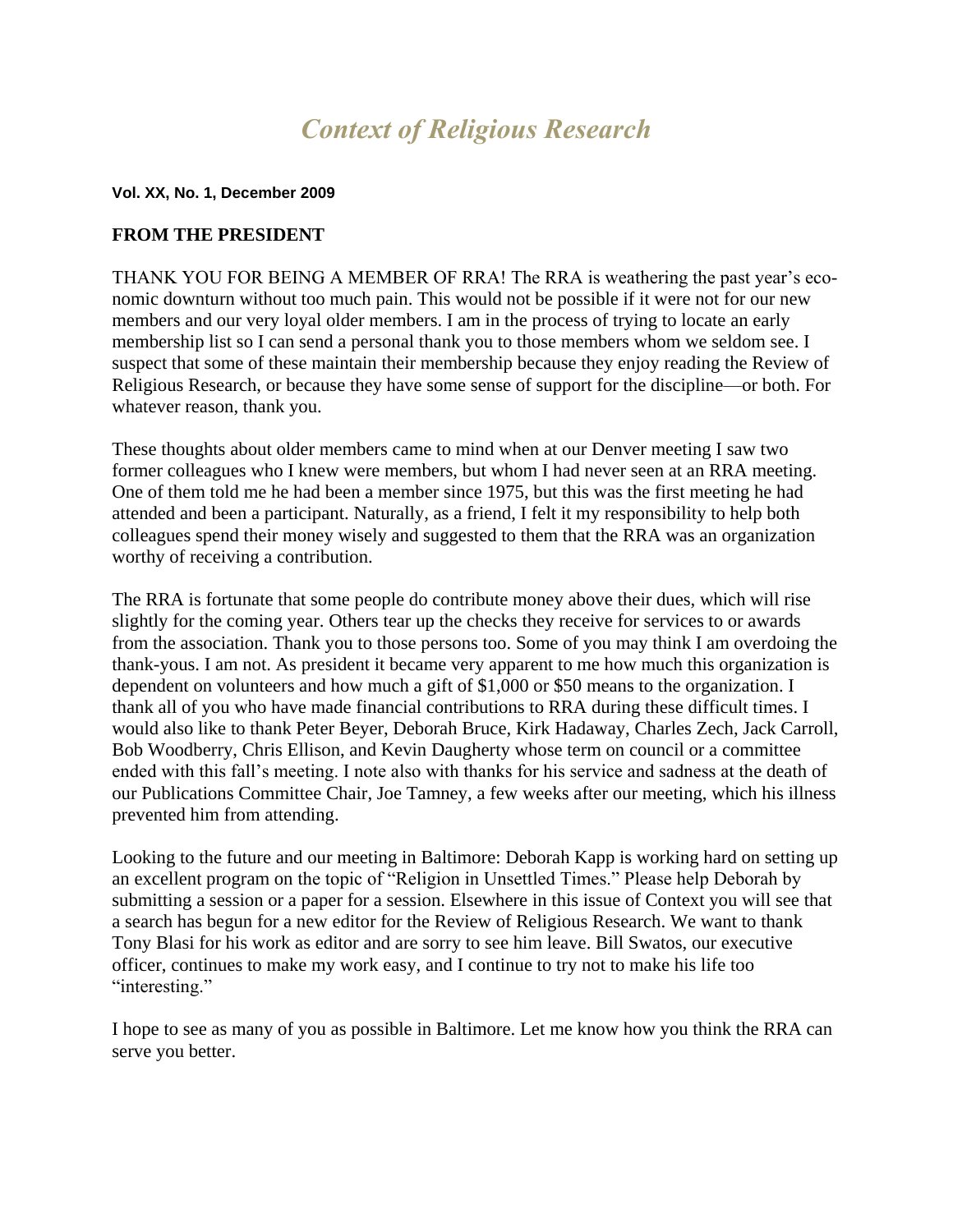## Keith M. Wulff

# **FUNDING**

## **Constant H. Jacquet Research Awards**

The RRA will make \$18,000 available this year for applied and basic research. Priority is given to applied projects, and funding over \$4,000 to any one proposal is granted only in cases of exceptional significance. In this competition, applied research is defined as a project that has an identifiable organizational or institutional client who will use the research results for specific goal-centered activities—and will sign off on the proposal. We especially encourage proposals from scholars who are in the early stages of their careers, as well as proposals from students.

Funding may be used for research expenses and release time, but not for supplemental income or capital equipment. Because funds are limited, applicants are also encouraged to seek support from alternative sources of funding. Applicants are required to be members of the RRA. Fulltime students may join the Association at the time they submit their application. All others must hold membership in the RRA for at least one full year prior to the application deadline.

Applications must include four hard copies of: (a) an Awards Application Form, completed and signed; (b) a narrative summary of the proposed project, no longer than five double-spaced, typed pages; and (c) a one-page detailed budget. Materials will not be returned.

The required Grant Application and Membership Application Forms can be obtained from the RRA website—http://rra.hartsem.edu. The site also provides the address information for submitting your materials. Your application must be received by 1 April 2010.

Applicants will be notified of the disposition of their applications within 60 days and will be asked to submit a written acceptance of their awards within two weeks of notification. Recipients should plan to expend the grant within one year after accepting the award and should note RRA support in all reports of the research for which they received the grant. Award recipients are encouraged to submit their research reports for possible publication in the Review of Religious Research, subject to editorial review. If an article is not submitted to the RRR, a narrative of the research and its findings will be expected instead.

The 2009 awardees were Joshua Brahinsky (University of California), Melissa Wei-Tsing Inouye (Harvard University), Alexei Krindatch (Patriarch Athenagoras Orthodox Institute/Graduate Theological Union), Jared Peifer (Cornell University), and Jeremy Uecker (University of Texas).

Of the 18 applications that were received in 2009, seven were considered seriously deficient, while another six had weaknesses that excluded them from the "high quality" category. If you are interested in applying for a Jacquet award, it is important that you read the application materials carefully both to ensure that you are eligible and that your application is in order and timely. The chair of the Jacquet Committee is Michael Cieslak (mcieslak@rockforddiocese.org). Other members are Deborah Kapp and Mary Lou McNamara.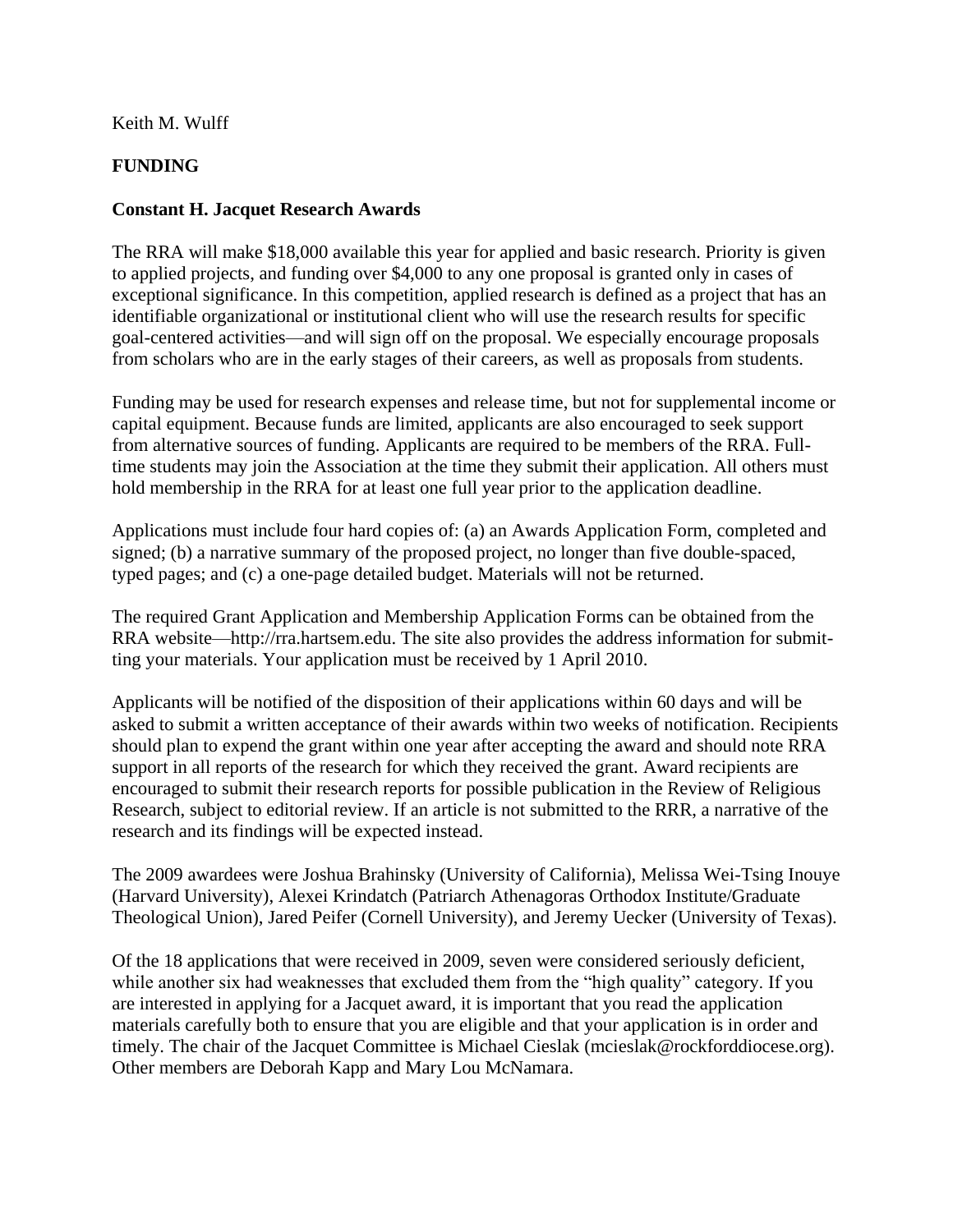#### **Joseph H. Fichter Research Awards**

The Association for the Sociology of Religion will make available \$23,000 this year for promising research in the areas of gender issues, women and religion or feminist perspectives on religion. Applicants must have been members of the ASR in 2009 and be current members at the time of application. (Thus if you are not a member of ASR as you read this, you may not apply in the 2010 cycle. This announcement is included here for information purposes in respect to future applications—i.e., if you want to apply in the future, you need to join now.) Although it is undergoing reconstruction, the ASR Web site address remains www.sociologyofreligion.com. Fichter Grant proposals may be in any amount at or below the total funding available.

# **SSSR Awards and Grants**

The Society for the Scientific Study of Religion has authorized several thousand dollars for its 2010 research awards competition. These separate grant and awards programs for students and for those who already hold the doctorate and for foreign scholars to attend the RRA/SSSR annual meeting. As with RRA and ASR awards, applicants must in all cases be SSSR members and in some cases there is a one-year advance membership requirement. See www. ssrweb.org.

# **ELECTIONS AND NOMINATIONS**

Results of the 2009 RRA general elections are: President-elect, John Bartkowski; Secretary: Marjorie Royle; Directors-at-Large, Alexei Krindatch and Scott Thumma; Nominating Committee, Elaine Howard Ecklund and Helen Rose Ebaugh

The 2010 Nominating Committee seeks your input. This year a Nominations Chair, two Directors-at-Large, two Nominating Committee members, and a Publications Chair will be elected. If you wish to offer a name (including your own), contact Patricia Wittberg, Sociology, Cavanaugh 303, 425 University Blvd, Indianapolis, IN 46202; pwittber@iupui.edu. The remaining members of the committee in addition to those just elected are Katie Day and D. Paul Johnson. The Committee needs to have your suggestions by 1 April for fullest consideration.

# **EDITOR SEARCH**

Far and away the most important item on the 2010 agenda of RRA is the selection of a new editor for the Review of Religious Research. The Review is our public face, and the work of the editor is crucial to how that is seen. We seek a new editor to begin with the 2011 cycle (volume 53), hence to be prepared to receive manuscripts from December 2010 forward. The Publication Committee (Nancy Nason-Clark, chair, Patricia Wittberg, and Jim Lewis) is charged to bring a recommen-dation to the 2010 Board meeting. A prospectus detailing the requirements for and benefits of the editor's position may be obtained by contacting the Executive Office— William Swatos@baylor.edu. If you are at all interested in this role or know someone whom you believe would be, write in for this document. We would like to have the applicant pool defined by the end of May.